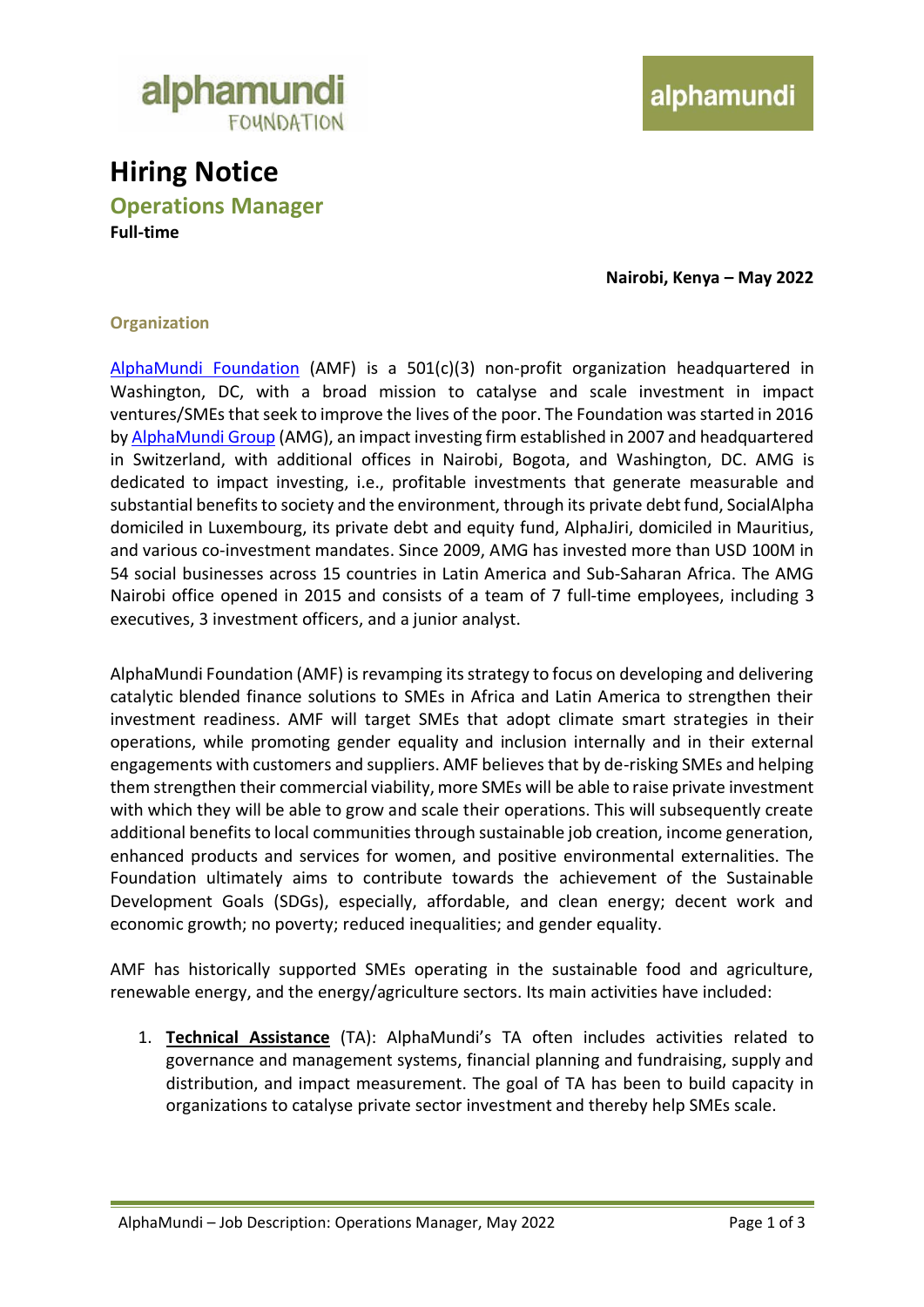## alphamundi **FOUNDATION**

- 2. **Gender Lens Investment**: AlphaMundi Foundation is a pioneer and thought leader in embedding gender lens investment across business models and investment operations. AMF has worked to embed gender equity principles into the DNA of SMEs at an early stage, while supporting companies as they grow with enhanced financial and social returns.
- 3. **Field Building**: AlphaMundi Foundation is actively and openly contributing to the emergence of standardized practices that will help scale the impact investing industry.

AMF is now at an inflection point with a new leadership team and an enhanced strategic direction. The Foundation therefore seeks a motivated Operations Manager (OM) to support its growth and expansion. The OM will support the Executive Director (ED) of AlphaMundi Foundation and Managing Director (MD) at AlphaMundi Group with day-to-day operations, program management, and administrative tasks.

#### **Job Description**

The OM will dedicate 50% of her/his time to the AMF ED and 50% of her/his time to the AMG MD. **The role is based in Nairobi, Kenya.** 

#### **AMF Specific responsibilities include, but are not limited to:**

- **Project Management**: Supporting the ED in all aspects of the implementation of donor funded programs and fund management activities, this can include but is not limited to drafting subaward agreements and modifications, reviewing and tracking grantee reports and deliverables, drafting donor program and financial reports, and ensuring adherence to donor approved Monitoring & Evaluation (M&E) plans.
- **Financial Planning & Administration**: Supporting the ED and Accountant with enterprise financial planning, cash flow management, and preparation for annual audit and tax filings proceedings.
- **Donor Compliance and Contracts Management**: Ensuring the Foundation, implementing partners, and sub-awardees are compliant with donor requirements spanning financial and program reporting, document retention, audit preparation, and expenditure tracking.
- **Administrative Tasks:** Managing the ED's calendar, schedule meetings, take Minutes of meetings, and follow up on action items.

### **AMG Specific responsibilities include, but are not limited to:**

• **Fund Administration**: Maintaining fund treasury files, liaising with the investment team to ensure proper allocation of payments, reconciling cash flows between the fund and administrator, preparing and maintaining the online filing system, scheduling meetings with relevant parties, preparing for audits, and ensuring funds compliance with the relevant regulating bodies.